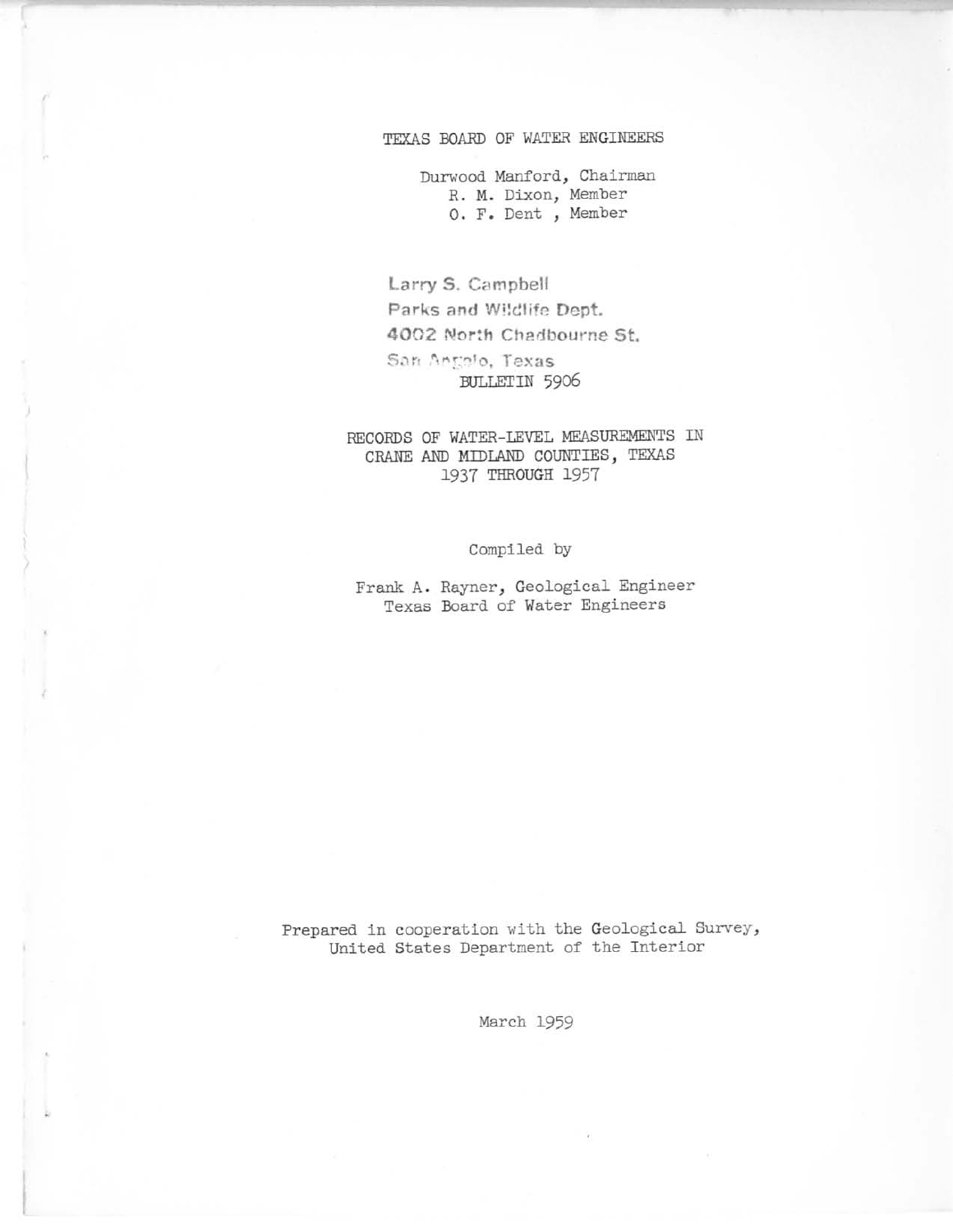## CONTENTS

### Page

| Water-level measurements in Midland County  15 |  |
|------------------------------------------------|--|

### ILLUSTRATIONS

| Observation wells in Crane County, Tex.                                                                                   | 5 |
|---------------------------------------------------------------------------------------------------------------------------|---|
| Observation wells in Midland County, Tex.  13                                                                             |   |
| Hydrographs of monthly high water levels in well A-20 and well<br>$A-34$ , and monthly precipitation at Midland, Tex.  19 |   |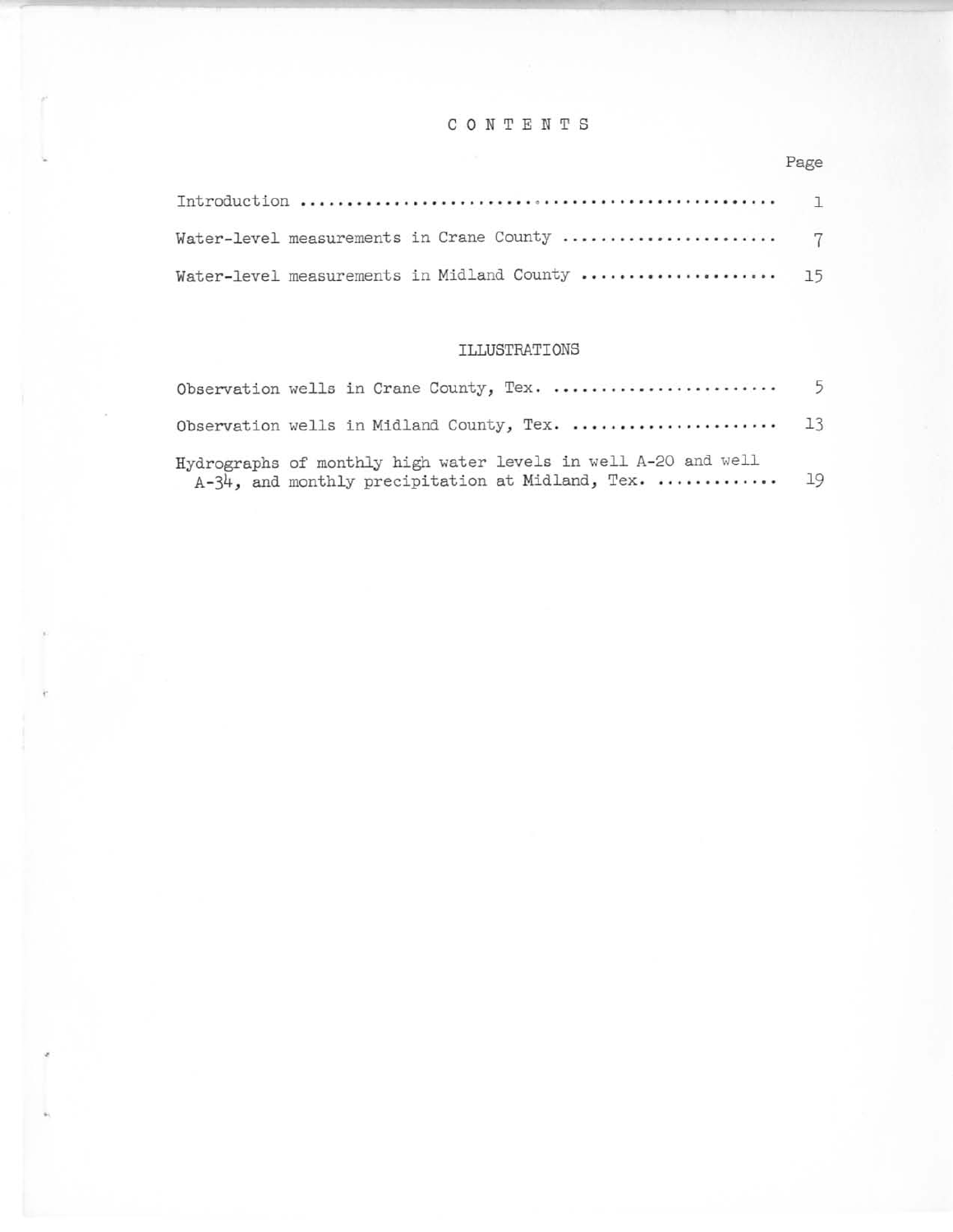#### RECORDS OF WATER-LEVEL MEASUREMENTS IN

#### CRANE AND MIDLAND COUNTIES, TEXAS

#### 1937 THROUGH 1957

#### Compiled by

### Frank A. Rayner, Geological Engineer Texas Board of Water Engineers

#### March 1959

#### INTRODUCTION

The Texas Board of Water Engineers is charged with making, independently or in cooperation with other State and Federal agencies, scientific investigations of the source, amount, and quality of groundwater supplies. To evaluate effects of ground-water development in relation to available supply, periodic measurements of water levels are made in principal reservoirs of the State through an observation well program conducted cooperatively by the Texas Board of Water Engineers and the United States Geological Survey.

This bulletin contains measurements of the depth to water in feet below land-surface datum in 19 wells in Crane County and 15 wells in Midland County. The period of record covers measurements made in observation wells from 1937 through 1957.

Observation well location maps precede the corresponding table of water-level measurements for each county. Hydrographs illustrating the fluctuation of monthly high water levels in Well A-34 and Well A-20, combined with a monthly precipitation chart for Midland, follow the associated table of water-level measurements.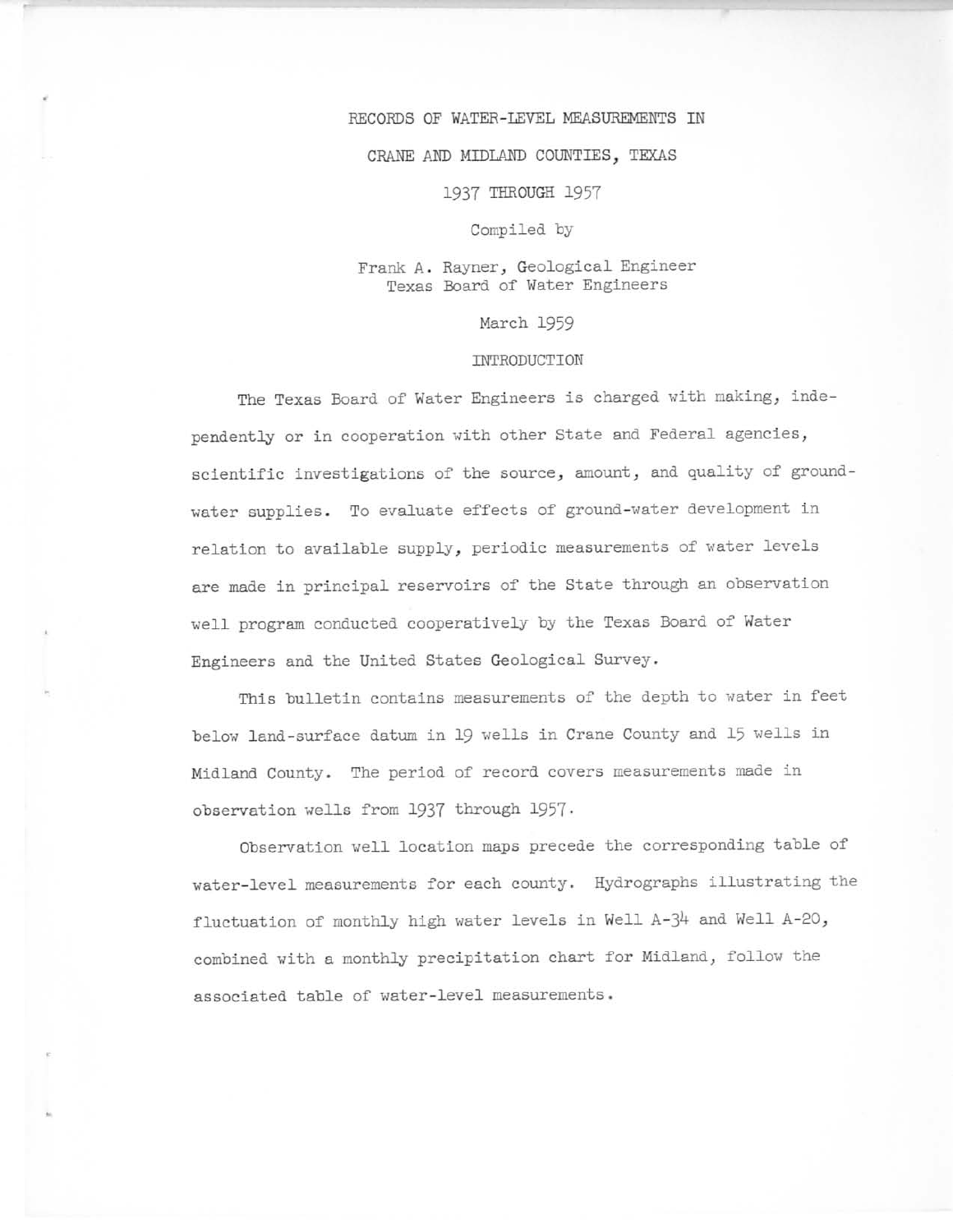CRANE COUNTY

•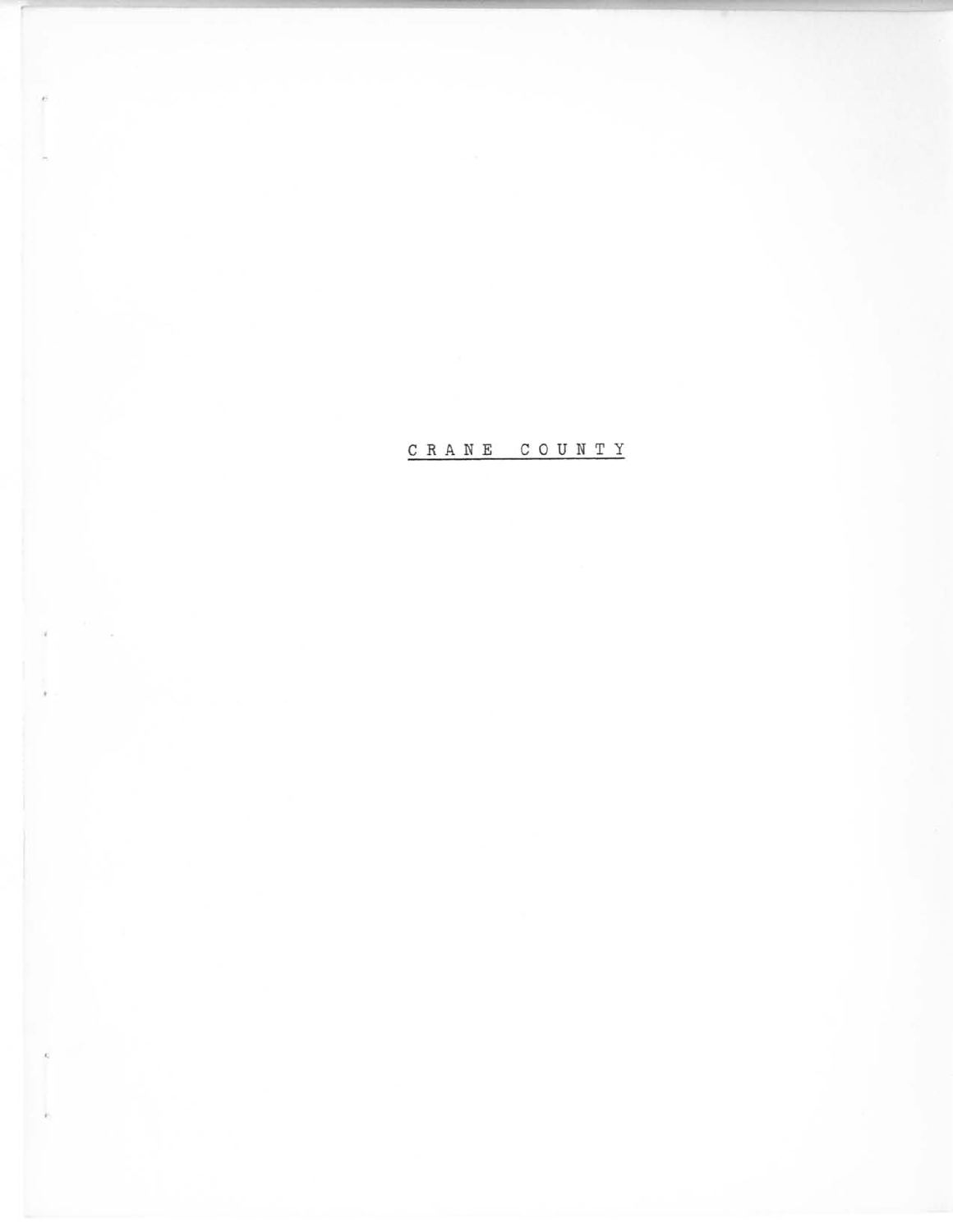Bulletin 5906



# OBSERVATION WELLS IN CRANE COUNTY, TEXAS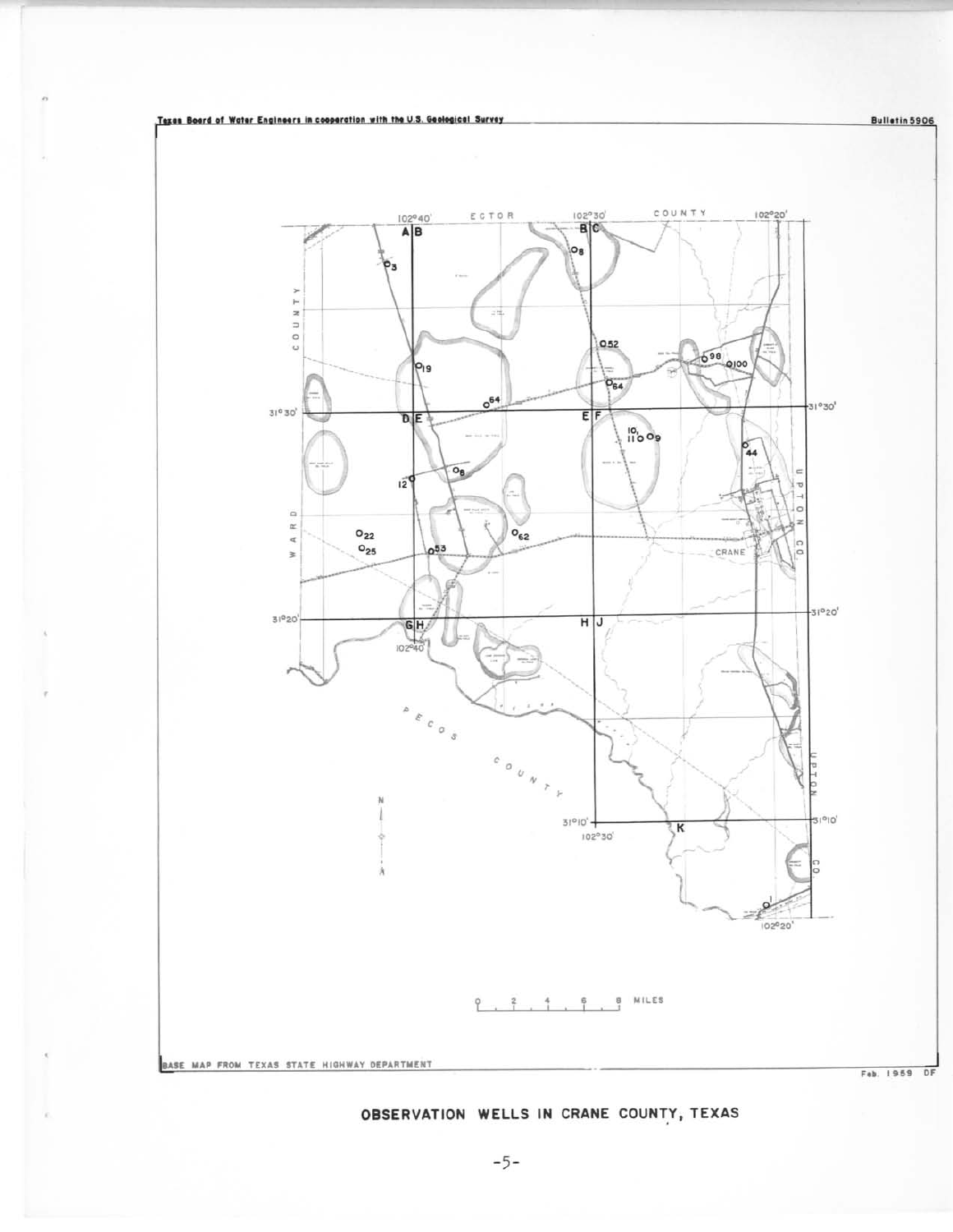# WATER-LEVEL MEASUREMENTS IN CRANE COUNrY, TEXAS

| Date               |                              | Water<br>Level                                  | Date |                                          | Water<br>Level                                                                                                          | Date |  | Water<br>Level       |
|--------------------|------------------------------|-------------------------------------------------|------|------------------------------------------|-------------------------------------------------------------------------------------------------------------------------|------|--|----------------------|
|                    | Nov. 17, 1954                | 41.48                                           |      |                                          | Dec. 4, 1955 42.21                                                                                                      |      |  | Dec. 7, 1956 b 46.10 |
|                    |                              |                                                 |      |                                          | B-8. Lat. 31°37', long. 102°30'. Diameter 6 inches.                                                                     |      |  |                      |
|                    | Dec. 5, 1955                 | Sept.22, 1954 45.72<br>45.89                    |      |                                          | Dec. 7, 1956 47.44                                                                                                      |      |  | Dec. 6, 1957 48.29   |
|                    |                              |                                                 |      |                                          | B-19. Lat. 31°32', long. 102°39'. Diameter 8 inches, depth 105 feet.                                                    |      |  |                      |
|                    | Nov. 4, 1954<br>Dec. 4, 1955 | 58.65<br>58.84                                  |      |                                          | Dec. 7, 1956 59.15                                                                                                      |      |  | Dec. 6, 1957 59.32   |
|                    |                              |                                                 |      |                                          | B-64. Lat. 31°30', long. 102°35'. Diameter 12 inches, depth 61 feet.                                                    |      |  |                      |
|                    |                              | Sept.27, 1954 43.82<br>Dec. $4, 1955$ a $57.82$ |      |                                          | Dec. 7, 1956 44.73                                                                                                      |      |  | Dec. 6, 1957 45.03   |
|                    |                              |                                                 |      |                                          | C-52. Lat. 31°33', long. 102°29'. Diameter 7 inches, depth 105 feet.                                                    |      |  |                      |
| May                | Feb. 1954                    | 55.5<br>58.6                                    |      |                                          | Dec. 5, 1955 57.70                                                                                                      |      |  | Dec. 7, 1956 58.12   |
|                    |                              |                                                 |      |                                          | $C-64$ . Lat. $31°31'$ , long. $102°29'$ . Diameter 8 to 7 inches, depth<br>84 feet, casing slotted from 61 to 84 feet. |      |  |                      |
| Oct. 21<br>Nov. 17 | Sept.16, 1954                | 41.86<br>41.95<br>41.95                         | Dec. | Dec. 13, 1954<br>5, 1955<br>Dec. 7, 1956 | 41.94<br>42.62<br>43.14                                                                                                 |      |  | Dec. 6, 1957 43.80   |
|                    |                              |                                                 |      |                                          | C-98. Lat. 31°32', long. 102°22'. Diameter 6 inches.                                                                    |      |  |                      |
|                    |                              | Sept.26, 1954 48.95<br>Dec. $5, 1955 b 55.44$   |      |                                          | Dec. 8, 1956 a 60.52                                                                                                    |      |  | Dec. 6, 1957 47.57   |
|                    |                              |                                                 |      |                                          | C-100. Lat. 31°32', long. 102°22'. Diameter 6 inches.                                                                   |      |  |                      |
|                    | Dec. 5, 1955                 | 58.95                                           |      |                                          | Dec. 8, 1956 61.70                                                                                                      |      |  | Dec. 6, 1957 58.15   |

A-3· Lat. **31"37', long. 102°41'. Diameter 8 inches,** depth 94 **feet.**

-7-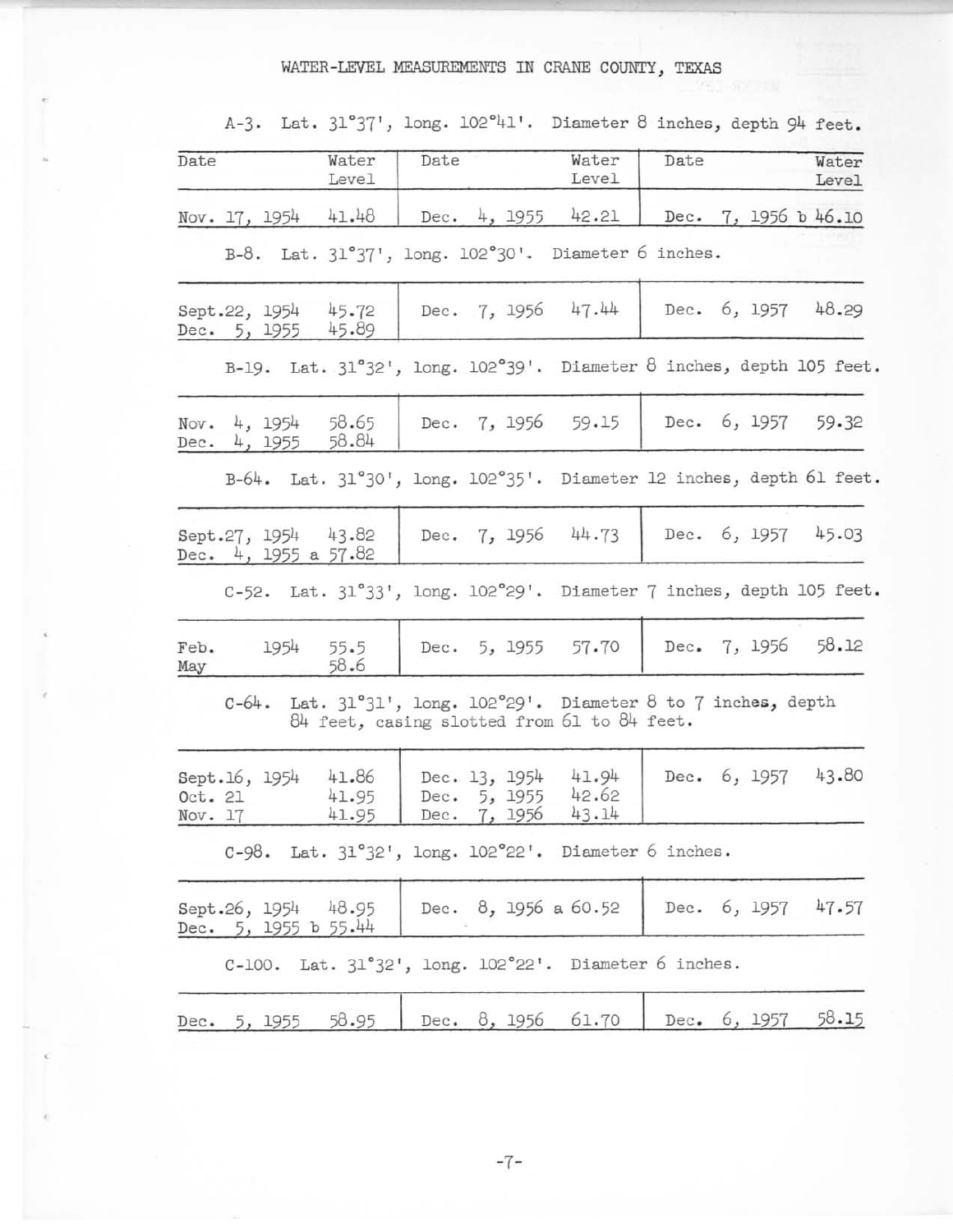## WATER-LEVEL MEASUREMENTS IN CRANE COUNTY -- CONTINUED

F-il. Lat. **31"28 <sup>1</sup> , long. 102"27' . Diameter <sup>10</sup> inches,** depth 230 **feet.**

| Date |  | Water<br>Level       | Date |  | Water<br>Level                                                      | Date | Water<br>Level |
|------|--|----------------------|------|--|---------------------------------------------------------------------|------|----------------|
|      |  | Dec. 5, 1955 $43.98$ |      |  | Dec. 8, 1956 45.25 Dec. 6, 1957                                     |      | 44.91          |
|      |  |                      |      |  | F-44. Lat. 31°28', long. 102°21', Diameter 4 inches, depth 94 feet. |      |                |
|      |  |                      |      |  | Dec. 18, 1954 62.3 Dec. 5, 1955 62.21 Dec. 5, 1957 62.16            |      |                |
|      |  |                      |      |  | K-1. Lat. 31°05', long. 102°20'. Diameter 6 inches.                 |      |                |
|      |  | Dec. 5, 1955 $24.68$ |      |  | Dec. 8, 1957 22.71                                                  |      |                |

**a Pumping**

**b Pumped recently**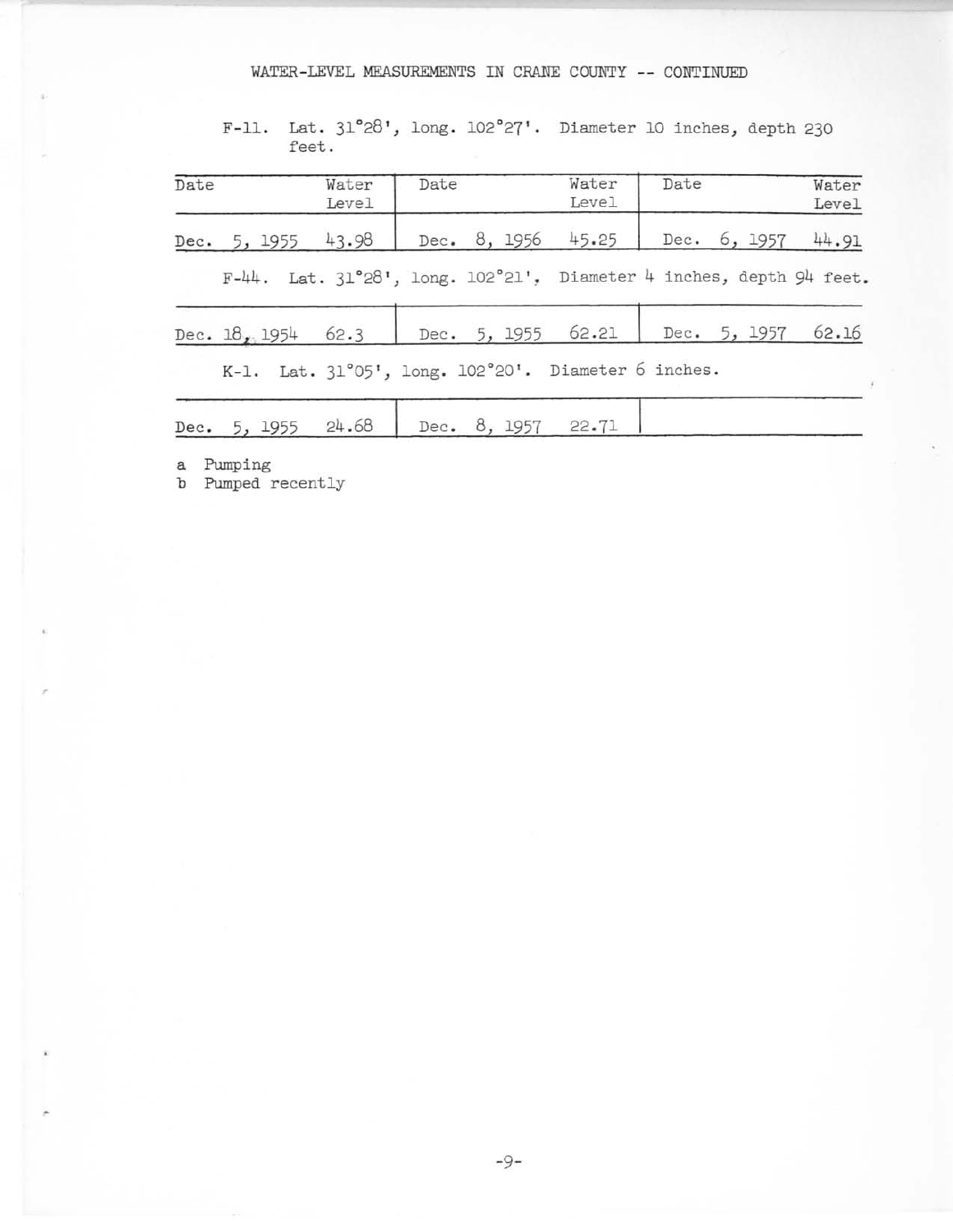MIDLAND COUNTY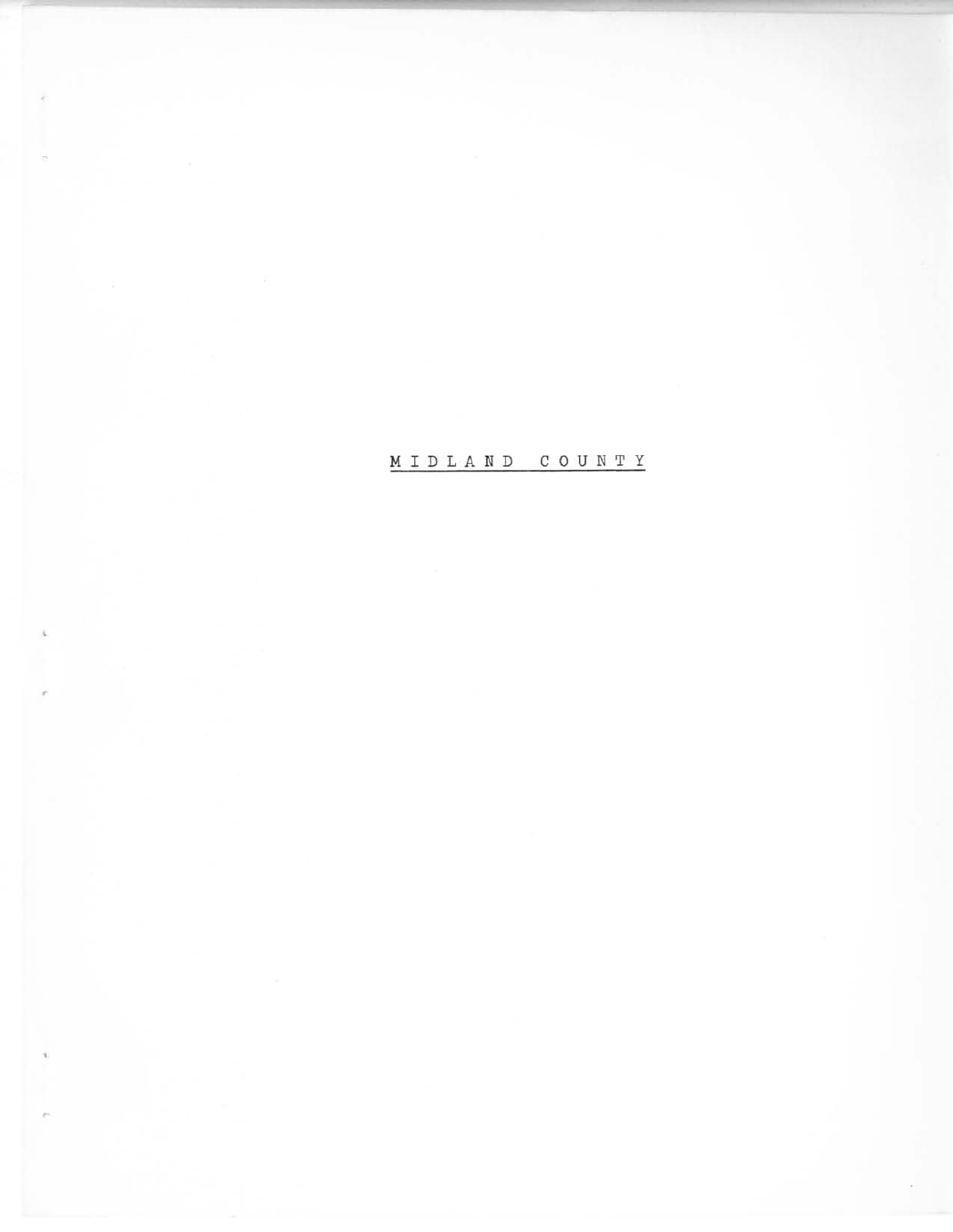

# OBSERVATION WELLS IN MIDLAND COUNTY, TEXAS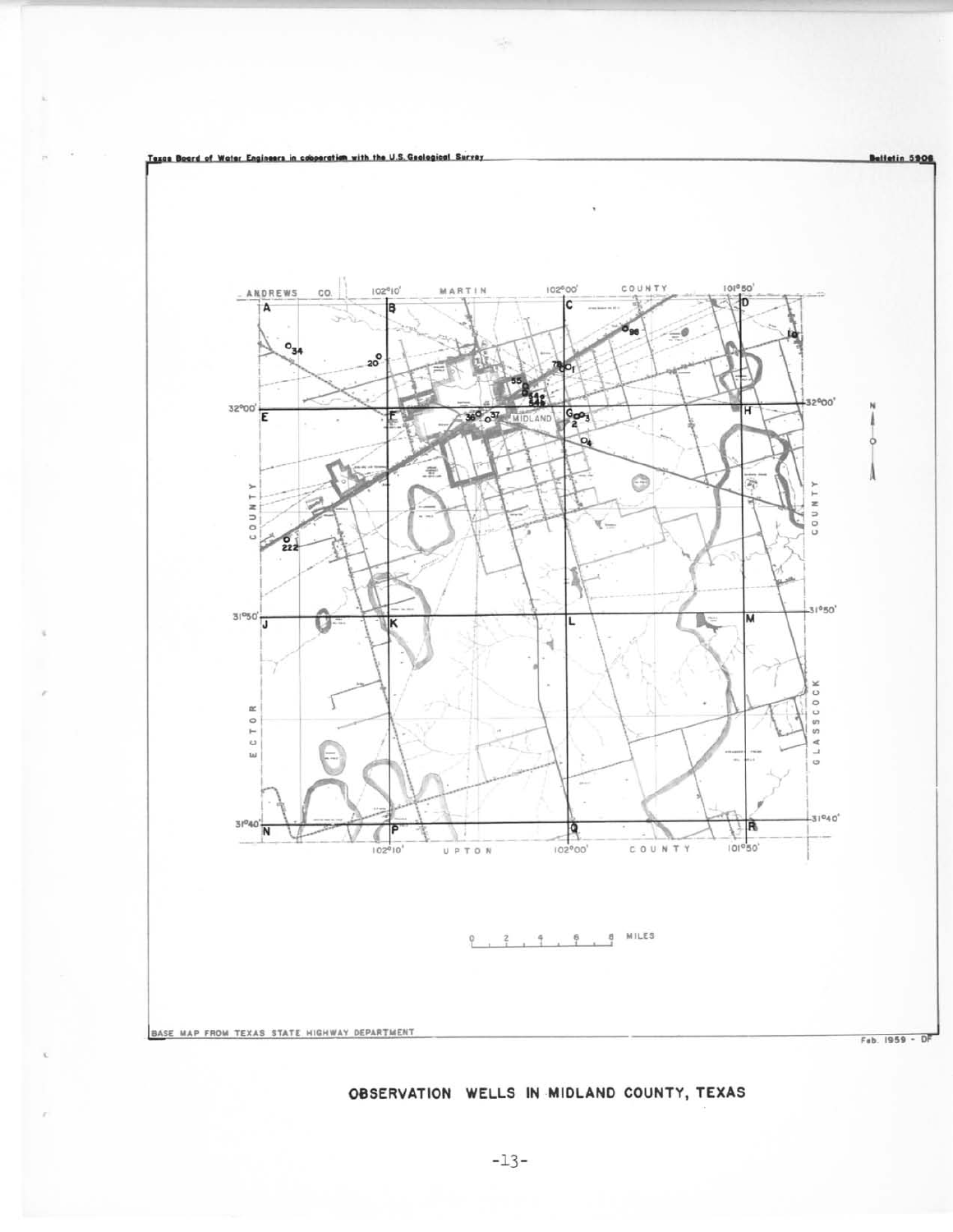# WATER-LEVEL MEASUREMENTS IN MIDLAND COUNTY, TEXAS

| Date                |   |                                                 | Water<br>Level                   | Date                                                       | Water<br>Level                   | Date                                                              | Water<br>Level                   |
|---------------------|---|-------------------------------------------------|----------------------------------|------------------------------------------------------------|----------------------------------|-------------------------------------------------------------------|----------------------------------|
| Aug. $5$            |   | June 28, 1937<br>Jan. 24, 1938                  | 32.90<br>32.90<br>32.96          | Apr. 28, 1938<br>July 21<br>Aug. 11, 1939                  | 33.03<br>32.93<br>33.04          | Jan. 17, 1940<br>Aug. 1<br>Nov. 23                                | 32.72<br>33.35<br>33.41          |
|                     |   |                                                 |                                  |                                                            |                                  | 37. Lat. 31°59', long. 102°04'. Diameter 6 inches, depth 84 feet. |                                  |
| Aug. $5$<br>Apr. 28 |   | June 28, 1937<br>Jan. 24, 1938                  | 42.72<br>43.91<br>43.78<br>43.63 | July 21, 1938<br>Aug. 11, 1939<br>Jan. 17, 1940<br>Aug. 1  | 43.78<br>44.11<br>40.45<br>44.57 | Nov. 23, 1940<br>Dec. 16, 1941<br>July 7, 1949                    | 40.80<br>38.30<br>37.64          |
|                     |   |                                                 |                                  | 54a. Lat. 32°00', long. 102°02'. Diameter 72 inches.       |                                  |                                                                   |                                  |
|                     |   | Aug. 5, 1937<br>July 21, 1938<br>Jan. 27, 1939  | 19.99<br>20.11<br>19.02          | Aug. 11, 1939<br>Jan. 17, 1940<br>Aug. 1                   | 20.26<br>21.17<br>21.67          | Nov. 23, 1940<br>Dec. 16, 1941                                    | 22.36<br>15.84                   |
|                     |   |                                                 |                                  | 54b. Lat. 32°00', long. 102°02'. Diameter 25 inches.       |                                  |                                                                   |                                  |
|                     |   | July 21, 1938<br>Aug. 11, 1939                  | 11.58<br>11.92                   | Jan. 17, 1940<br>Aug. $1$                                  | 12.67<br>13.34                   | Nov. 23, 1940                                                     | 13.88                            |
|                     |   |                                                 |                                  |                                                            |                                  | 55. Lat. 32°00', long. 102°02'. Diameter 8 inches, depth 76 feet. |                                  |
| Aug.<br>Apr. $28$   | 6 | June 1, 1937<br>Jan. 24, 1938                   | 27.05<br>27.05<br>27.72<br>27.94 | July 21, 1938<br>Jan. 27, 1939<br>Aug. 11<br>Jan. 17, 1940 | 28.05<br>27.41<br>28.13<br>28.31 | Aug. 1, 1940<br>Nov. 23<br>Dec. 16, 1941<br>July 7, 1949          | 29.25<br>29.56<br>26.85<br>35.51 |
|                     |   |                                                 |                                  |                                                            |                                  | 78. Lat. 32°01', long. 102°00'. Diameter 5 inches, depth 69 feet. |                                  |
| July 20             |   | July 10, 1937<br>Apr. 28, 1938<br>Jan. 27, 1939 | 50.8<br>50.87<br>50.56<br>50.20  | Aug. 11, 1939<br>Jan. 17, 1940<br>Aug. 1<br>Nov. 23        | 50.31<br>50.16<br>50.17<br>50.16 | Dec. 16, 1941<br>July 7, 1949                                     | 49.91<br>47.90                   |

36· Lat. **31°59', long. 102°09'. Diameter 6 inches,** depth 76 feet.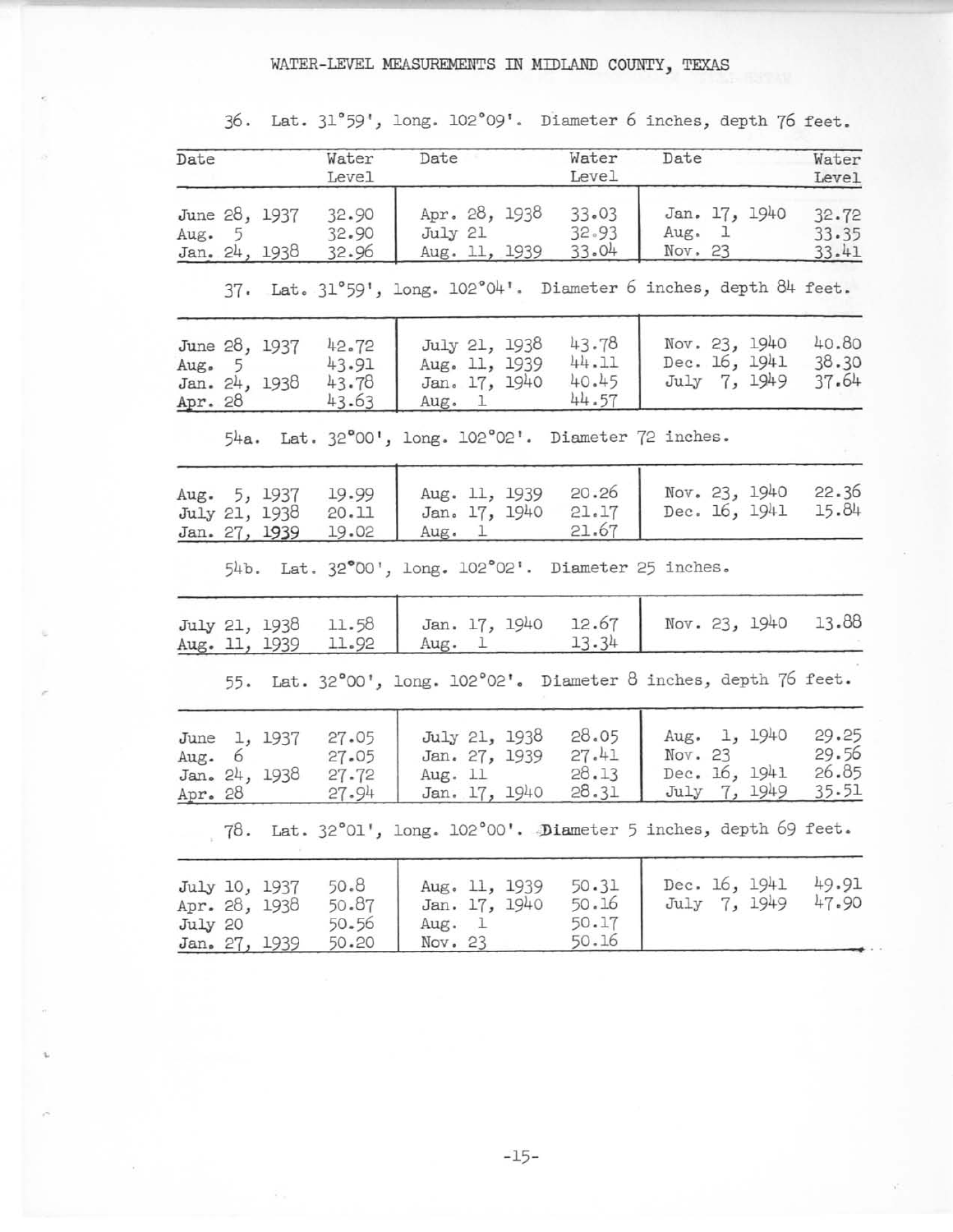## WATER-LEVEL MEASUREMENTS IN MIDLAND COUNTY -- CONTINUED

C-l. Lat. **32°01',** long. 101"59'. Depth 86 **feet.**

| Date |                                  | Water<br>Level | Date                                                    | Water<br>Level | Date |              | Water<br>Level |
|------|----------------------------------|----------------|---------------------------------------------------------|----------------|------|--------------|----------------|
|      | Dec. 2, 1955                     | 48.38          | Dec. 14, 1956                                           | 49.84          |      | Dec. 7, 1957 | 48.38          |
|      |                                  |                | D-1. Lat. 32°03', long. 101°47'. Diameter 6 inches.     |                |      |              |                |
|      | Dec. 7, 1954<br>Dec. $-2$ , 1955 | 20.10<br>18.82 | Dec. 14, 1956 19.75                                     |                |      | Dec. 7, 1957 | 19.46          |
|      |                                  |                | G-2. Lat. $31^{\circ}59'$ , long. $101^{\circ}59'$ .    |                |      |              |                |
|      | Dec. 3, 1955                     | 42.00          | Dec. 14, 1956                                           | 49.35          | Dec. | 7, 1957      | 57.92          |
|      |                                  |                | G-3. Lat. $31°59'$ , long. $101°59'$ .                  |                |      |              |                |
|      | Dec. 3, 1955                     | 43.40          | Dec. 14, 1956                                           | 52.02          |      | Dec. 7, 1957 | 53.96          |
|      |                                  |                | $G-4$ . Lat. $31^{\circ}58'$ , long. $101^{\circ}58'$ . |                |      |              |                |
|      | Dec. 3, 1955                     | 53.02          | Dec. 14, 1956                                           | 57.17          | Dec. | 7, 1957      | 60.91          |

-17-

,